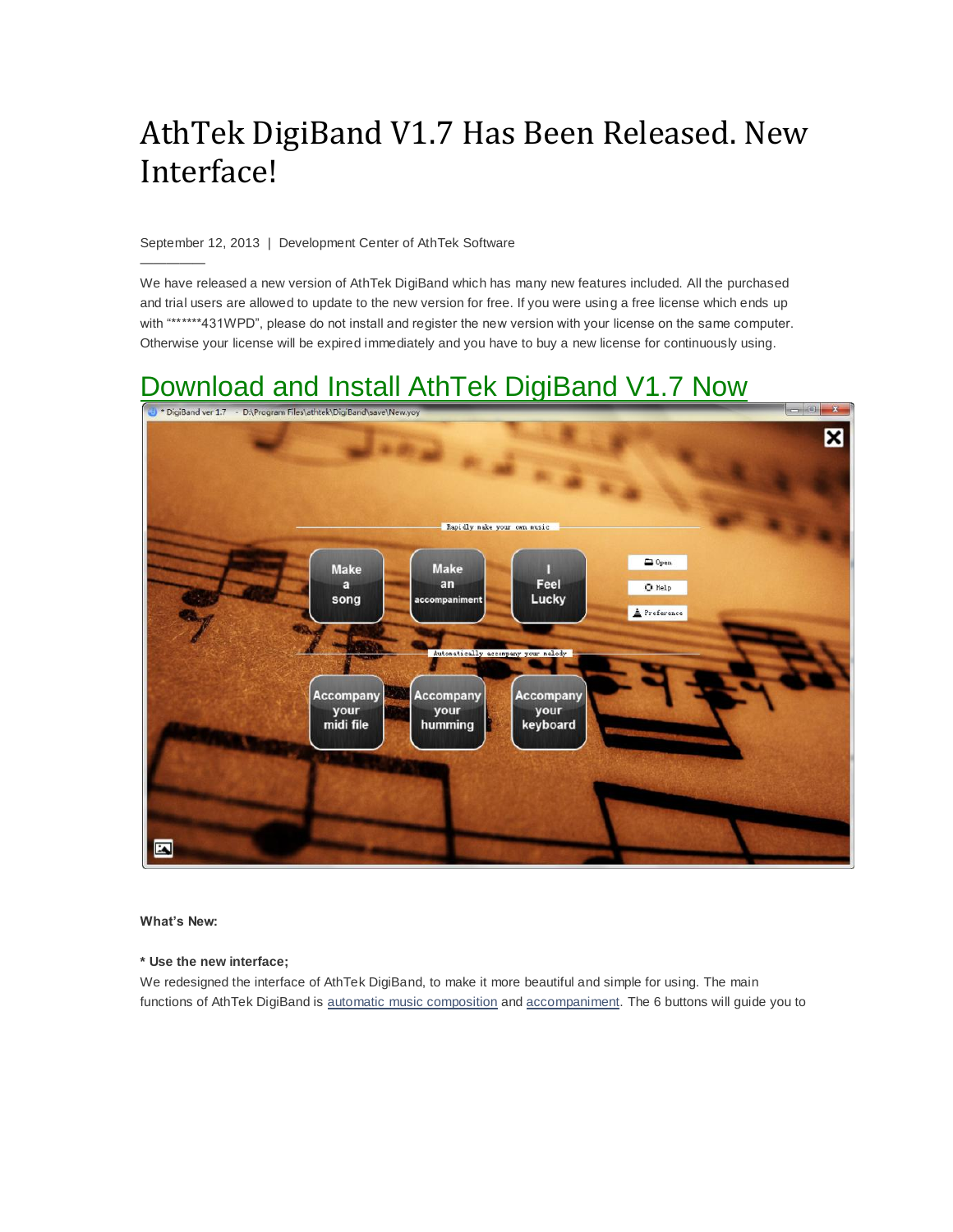access exactly the panel you need to use.



#### **\* Support to compose music by only one click;**

A new function has been included into the new version of AthTek DigiBand: user can make a music composition by only one click without thinking. "I Feel Lucky" will enable you to automatically compose music in seconds.

## **\* Support to improvise an accompaniment to computer keyboard playing;**

Some of music lovers spent tens of dollars to buy a virtual piano keyboard program. You don't need to waste even a penny if you have AthTek DigiBand. Because we have included a virtual keyboard into the software and will let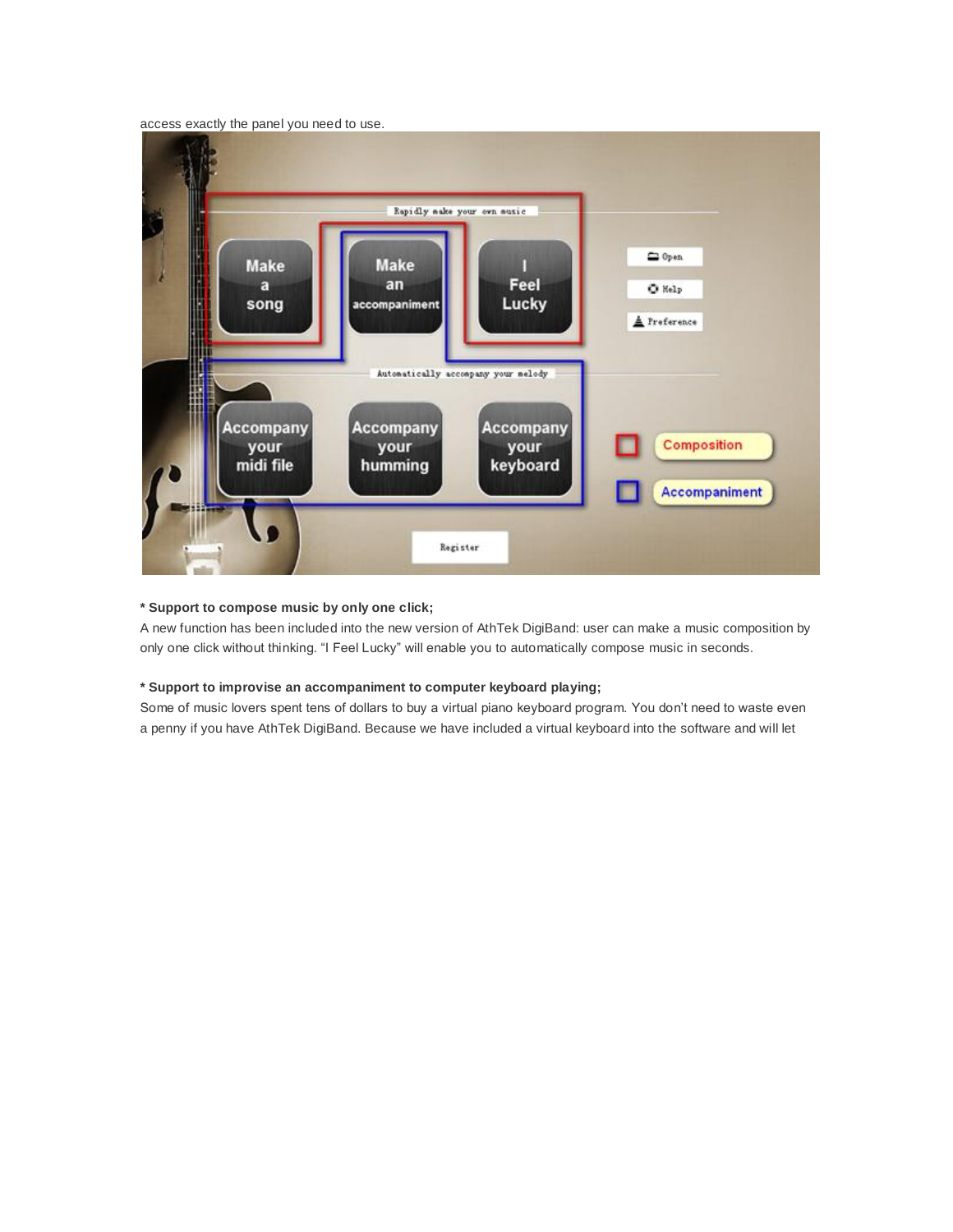

you be able to make an accompaniment to your computer keyboard playing instantly!

#### **\* Optimize the sound quality;**

We have enhanced the sound engine and the audio quality has been improved.

#### **\* Add new music genre DJ;**

New genre DJ has been added to the new version.

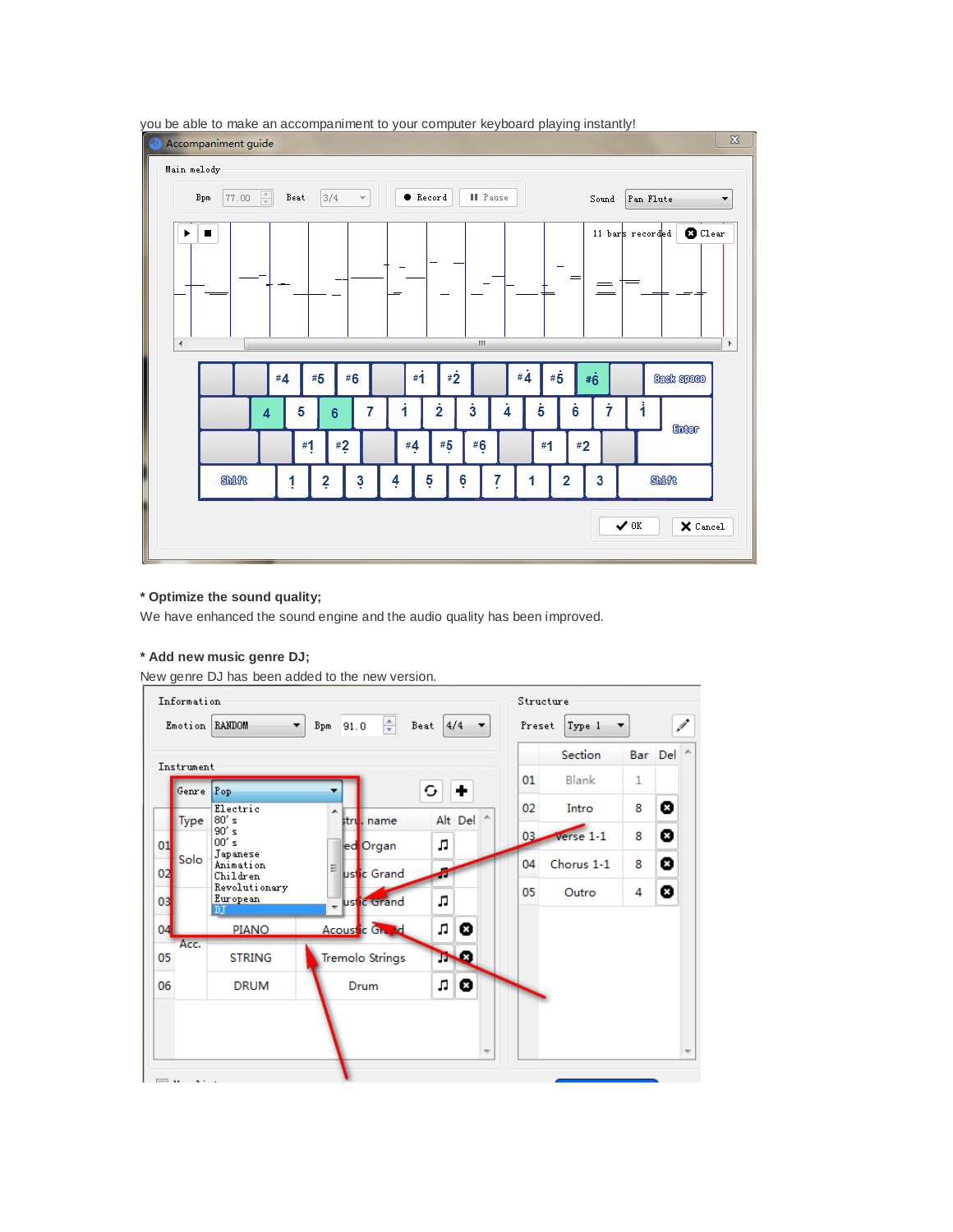#### **\* Support to partly preview and select a new accompaniment;**

Click any track in the composition, you would be able to select the range for editing. You can flexibly change any small section of the track to another music style from the list. This would be greatly helpful in writing a medley of songs.



# **\* Support to convert the composition to notation;**

In the new version of AthTek DigiBand, you would be able to switch numbered/midi notation with one click. You would be able to export or even print the notation directly in the future.